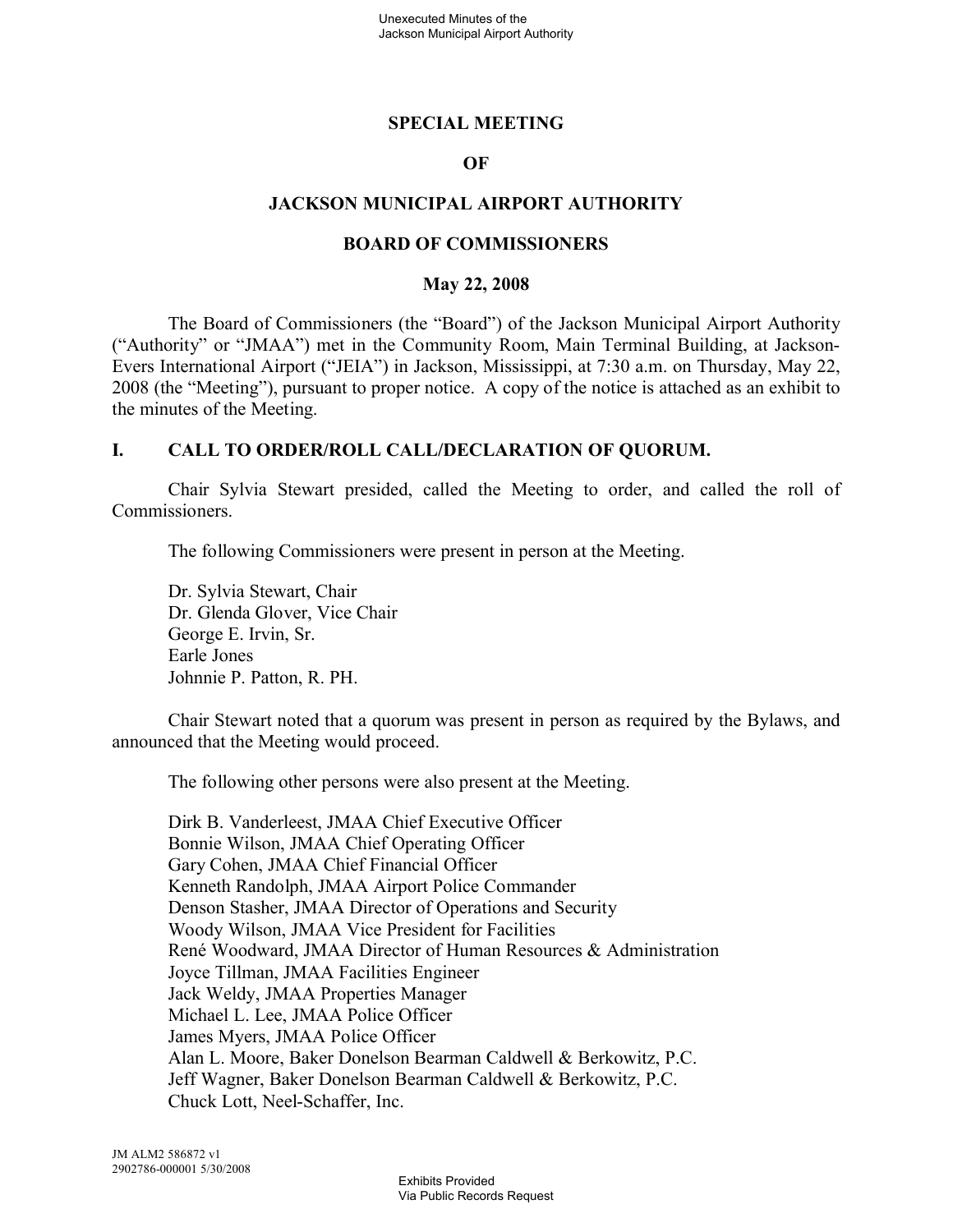## **II. APPROVAL AND EXECUTION OF MINUTES.**

### **A. Administration Committee Meeting on April 28, 2008.**

#### **B. Regular Monthly Board Meeting on April 28, 2008.**

The Board considered the minutes of the Administration Committee Meeting on April 28, 2008, and the Regular Monthly Board Meeting on April 28, 2008.

After discussion, upon motion duly made by Commissioner Jones, seconded by Commissioner Patton, and unanimously approved by the affirmative votes of all Commissioners present, the minutes were approved as presented and directed to be filed in the appropriate minute book and records of the Authority.

### **III. PUBLIC COMMENTS.**

None.

### **IV. REPORTS.**

### **A. Chief Executive Officer.**

- 1. Airport Project Manager Summary, Ending April 30, 2008.
- 2. Airport Activity Statistics Report, Ending April 30, 2008.

Mr. Vanderleest directed the Board's attention to the Airport Project Manager Summary and the Airport Activity Statistics Report, as found in the packet distributed to the Board prior to the Meeting (the "Packet"), and discussed these reports with the Board. A copy of the Packet is attached as an exhibit to the minutes of the Meeting.

3. Southwest Airlines.

Mr. Vanderleest said that the staff continued to work with Nashville airport staff members to encourage Southwest Airlines to develop direct flights between Nashville, Jackson and Dallas.

4. Transportation Security Administration.

Mr. Vanderleest advised the Board that, as previously authorized by the Board, the staff had successfully negotiated and executed an agreement with the Transportation Security Administration ("TSA") for reimbursement of certain public safety expenses incurred and to be incurred by JMAA in cooperation with security measures at JEIA. Mr. Vanderleest said that the agreement could result in reimbursement of up to approximately \$238,000.00 to the Authority.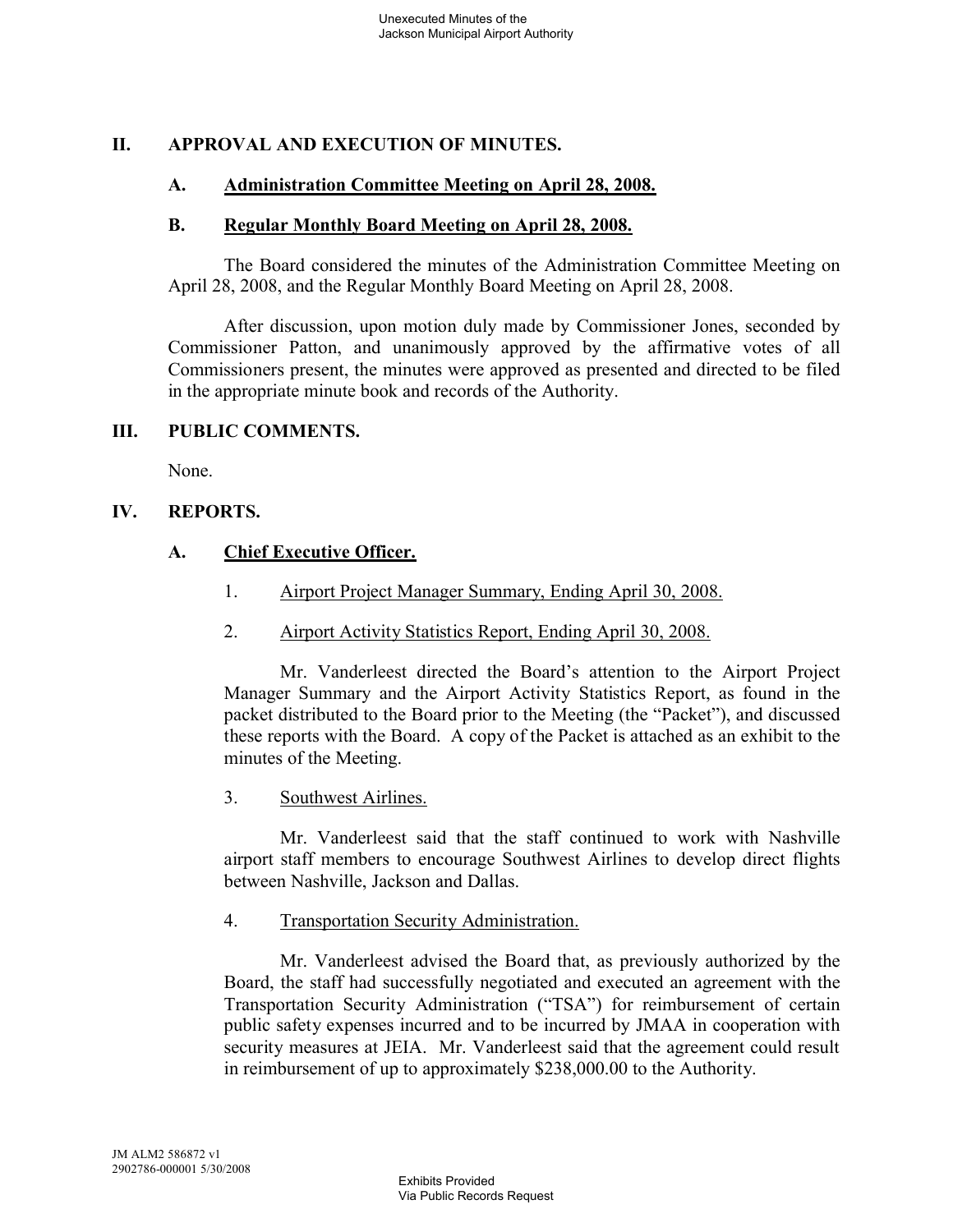- 5. Employee Recognitions.
	- a. Employee of the Month.
		- (1) May 2008: Robert Stephens, Public Safety Coordinator, Public Safety Department.

Mr. Vanderleest said that Mr. Stephens would be recognized at the June Board meeting as Employee of the Month for May 2008.

- b. Professional Development Recognitions.
	- (1) James Myers, Certified Police Officer, Public Safety Department.
		- (a.) Completion of the National Rifle Association of America's Firearm's Instructor Training.

Mr. Vanderleest introduced and commended Mr. Myers on his completion of the National Rifle Association of America's Firearm's Instructor Training course.

### c. Professional Awards.

- (1) Sergeant Michael Lee, Police Sergeant, Public Safety Department.
	- (a.) Metro Top Cop Award, Mississippi Center for Police & Sheriffs.

Mr. Vanderleest introduced and commended Mr. Lee on receiving the Metro Top Cop Award from the Mississippi Center for Police and Sheriffs.

#### **B. Attorney.**

Mr. Moore discussed the following issues with the Board.

1. Incident Reports.

During the 2008 Mississippi Legislative Session, a bill was enacted to clarify that incident reports, as differentiated from investigative reports, are public records subject to requests for disclosure under the Public Records Act. Incident reports usually include the name of the person arrested, the date and time of the incident, and the charges. Information dealing with specific evidence, confidential informants, etc., which are usually included in investigative reports, may be exempt from public disclosure.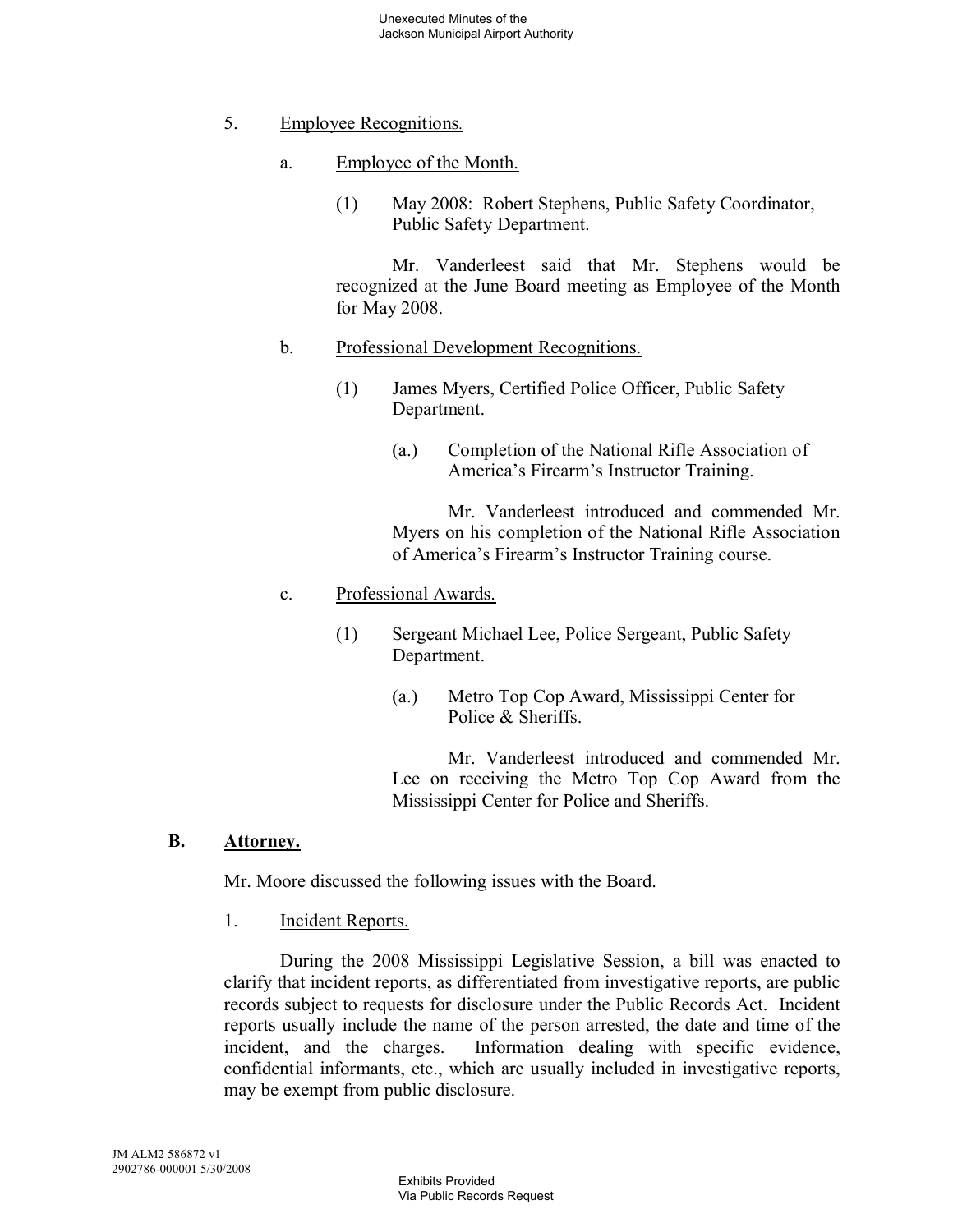### 2. Amendments to Airport Authorities Act.

During the 2008 Mississippi Legislative Session, the code section which grants general and special authority to airport authorities was amended to specifically authorize airport authorities to (i) construct and maintain roads of ingress and egress leading to and from airports and (ii) authorize airports to utilize design/build contracts.

### 3. Statements of Economic Interest.

During the 2008 Mississippi Legislative Session, a bill was enacted to require airport directors and commissioners of airport authorities to file Statements of Economic Interest with the Mississippi Ethics Commission. Mr. Moore distributed to each Commissioner a memo summarizing this requirement and attaching a copy of the relevant statute and form. During discussion, Mr. Moore said that this amendment would not require such statements to be filed until 2009.

## 4. Tax Study Commission.

Mr. Moore said that Governor Barbour's Tax Study Commission had been organized into subcommittees, one of which will consider "consumption taxes," including the sales tax on gasoline and public parking, both of which raise substantial revenue for MDOT, which then reallocates some of that revenue to airports through the Multi-Modal Transportation Improvement Fund and to help match federal grants through the Airports Improvement Program. Mr. Moore said that it was important to monitor this issue to make sure that any change in those taxes does not reduce the amount of State assistance to airports.

## **V. ACTION ITEMS.**

## **A. Financial Matters.**

- 1. Financial Reports for April 2008: Accept.
	- a. Balance Sheet.
	- b. Income Statement.
- 2. Claims Docket for March 2008: Approve.

Mr. Vanderleest discussed with the Board the Financial Reports for the Authority for the month of April 2008, and the Claims Docket for April 2008, as found in the Packet.

After discussion, upon motion duly made by Commissioner Glover, seconded by Commissioner Patton, and unanimously approved by the affirmative votes of all Commissioners present, the Board adopted the following resolution.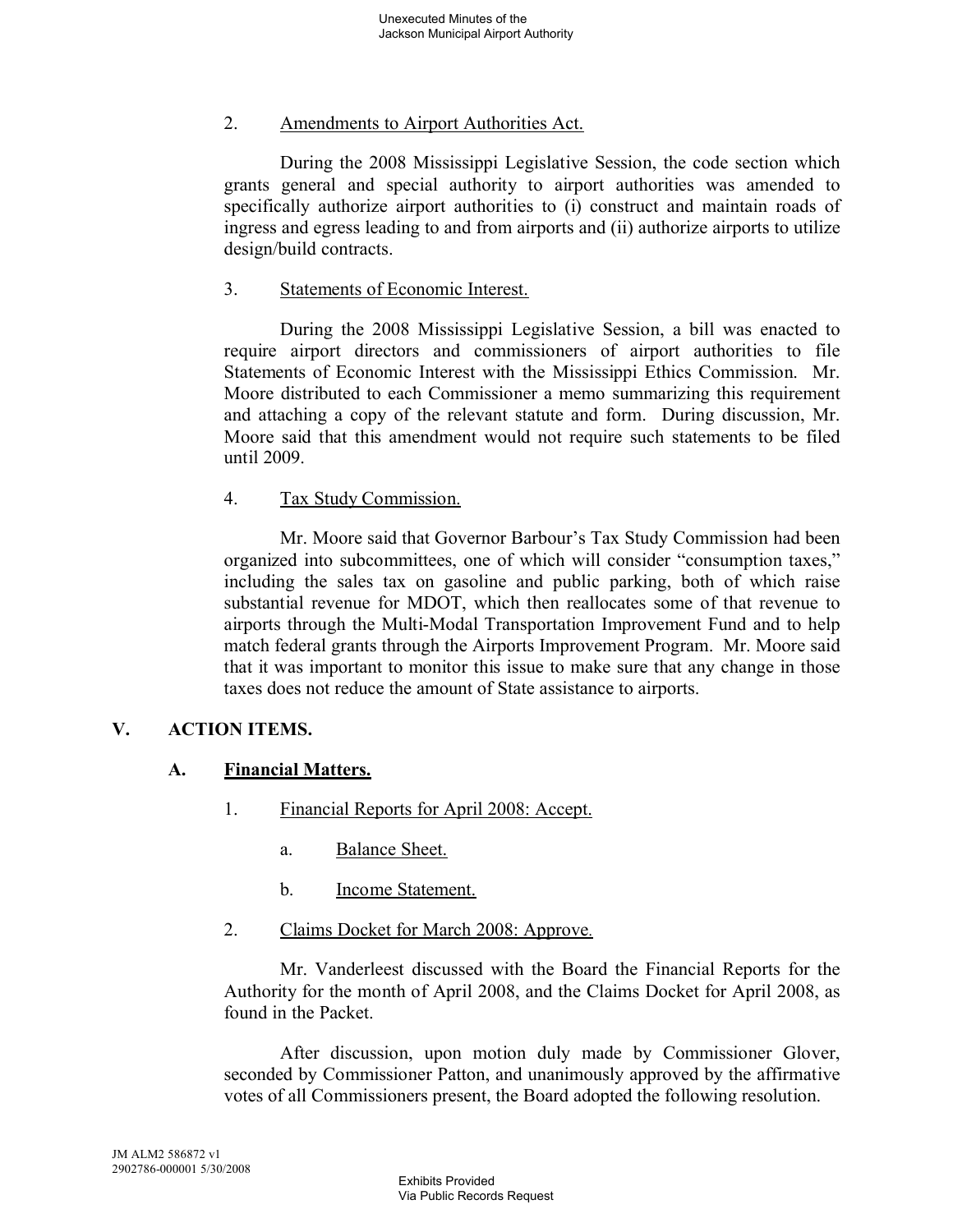## **RESOLUTION ACCEPTING FINANCIAL REPORTS FOR APRIL 2008 AND APPROVING AND AUTHORIZING PAYMENT OF CLAIMS DOCKET FOR APRIL 2008**

**WHEREAS**, the Board of Commissioners (the "Board") of the Jackson Municipal Airport Authority (the "Authority") has reviewed and considered (i) certain financial statements for the Authority for the month and period ending April 30, 2008 (the "Financial Reports"), and (ii) the Claims Docket of the Authority for the month of April 2008 (the "Claims"), both the Financial Reports and the Claims being (i) included in the packet distributed to the Board prior to the May 22, 2008, Special Meeting of the Board, and (ii) incorporated herein by reference;

**NOW, THEREFORE, BE IT RESOLVED**, the Board hereby (i) accepts the Financial Reports and (ii) approves and authorizes payment of the Claims in the total amount of \$ 568,557.26.

#### **B. Service Agreements.**

1. Professional Services Agreement with The Boyd Group, JEIA: Approve Agreement.

Mr. Vanderleest directed the Board's attention to the memorandum dated May 9, 2008, in the Packet which described this matter, and discussed this matter with the Board.

After discussion, upon motion duly made by Commissioner Glover, seconded by Commissioner Jones, and unanimously approved by the affirmative votes of all Commissioners present, the Board adopted the following resolution.

## **RESOLUTION APPROVING AND AUTHORIZING PROFESSIONAL SERVICES AGREEMENT WITH THE BOYD GROUP**

**WHEREAS**, the staff of the Jackson Municipal Airport Authority (the "Authority") has recommended that the Board of Commissioners (the "Board") of the Authority approve and authorize negotiation and execution of a professional services agreement (the "Agreement") with The Boyd Group ("Boyd") for assistance with all air service development issues, including the monitoring of incumbent carrier performance metrics and continuing review of and advocacy with airlines for new air service options at Jackson-Evers International Airport (the "Services"), all as more particularly described in that certain memorandum dated May 9, 2008, which was (i) included in the packet distributed to the Board prior to the May 22, 2008, Special Meeting of the Board, and (ii) incorporated herein by reference (the "Memorandum") ; and

**WHEREAS**, the Board has reviewed and considered the Memorandum and considered said recommendation by the staff of the Authority;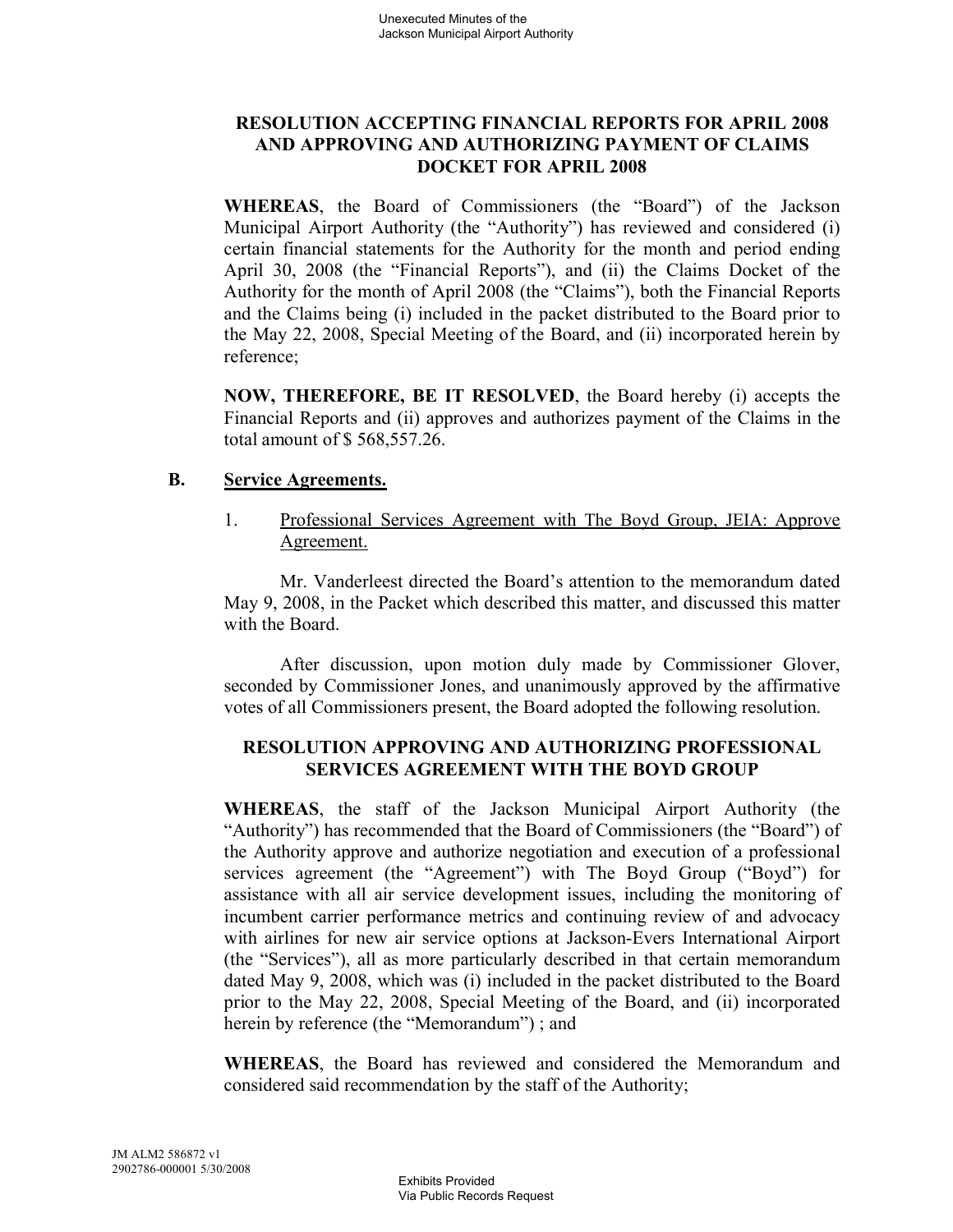**NOW, THEREFORE, BE IT RESOLVED**, the Board hereby determines that it would be in the best interests of and in furtherance of the duties and responsibilities of the Authority to, and the Board hereby does, approve and authorize negotiation and execution of the Agreement, said Agreement to be in such form and to contain such terms and conditions consistent with the Memorandum, as may be deemed appropriate by the Chief Executive Officer of the Authority, as evidenced by his execution thereof.

## **C. Construction Projects.**

- 1. JMAA Project No. 013-08, Contract No. 013-08-286, Storm Water Drainage Improvements, HKS: Authorize Addendum to Professional Services Agreement; Authorize Advertisement for Bids.
- 2. JMAA Project 004-08, Passenger Boarding Bridges, JEIA: Reject Bids, Authorize Re-advertisement for Bids.
- 3. JMAA Project No. 026-06, Airport Security and Access Control Systems (ACS) Improvements Project, JEIA: Authorize Professional Services Agreement; Authorize Acceptance of Grants.

Mr. Vanderleest directed the Board's attention to the memoranda in the Packet which described each of the matters set out above, and discussed each of these matters with the Board.

After discussion, upon motion duly made by Commissioner Jones, seconded by Commissioner Glover, and unanimously approved by the affirmative votes of all Commissioners present, the Board adopted the following resolution.

# **RESOLUTION APPROVING AND AUTHORIZING CERTAIN ACTIONS WITH RESPECT TO CERTAIN CONSTRUCTION PROJECTS**

**WHEREAS**, the staff of the Jackson Municipal Airport Authority (the "Authority") has recommended that the Board of Commissioners (the "Board") of the Authority approve and authorize certain actions with respect to certain construction projects identified below, all as more particularly described in certain memoranda (i) included in the packet distributed to the Board prior to the May 22, 2008, Special Meeting of the Board and (ii) incorporated herein by reference (separately, each a "Memorandum;" collectively, the "Memoranda"); and

**WHEREAS**, the Board has reviewed the Memoranda and considered the recommendations by the staff of the Authority;

**NOW, THEREFORE, BE IT RESOLVED**, the Board hereby determines that it would be in the best interests of and in furtherance of the duties and responsibilities of the Authority to, and the Board hereby does, take the following action: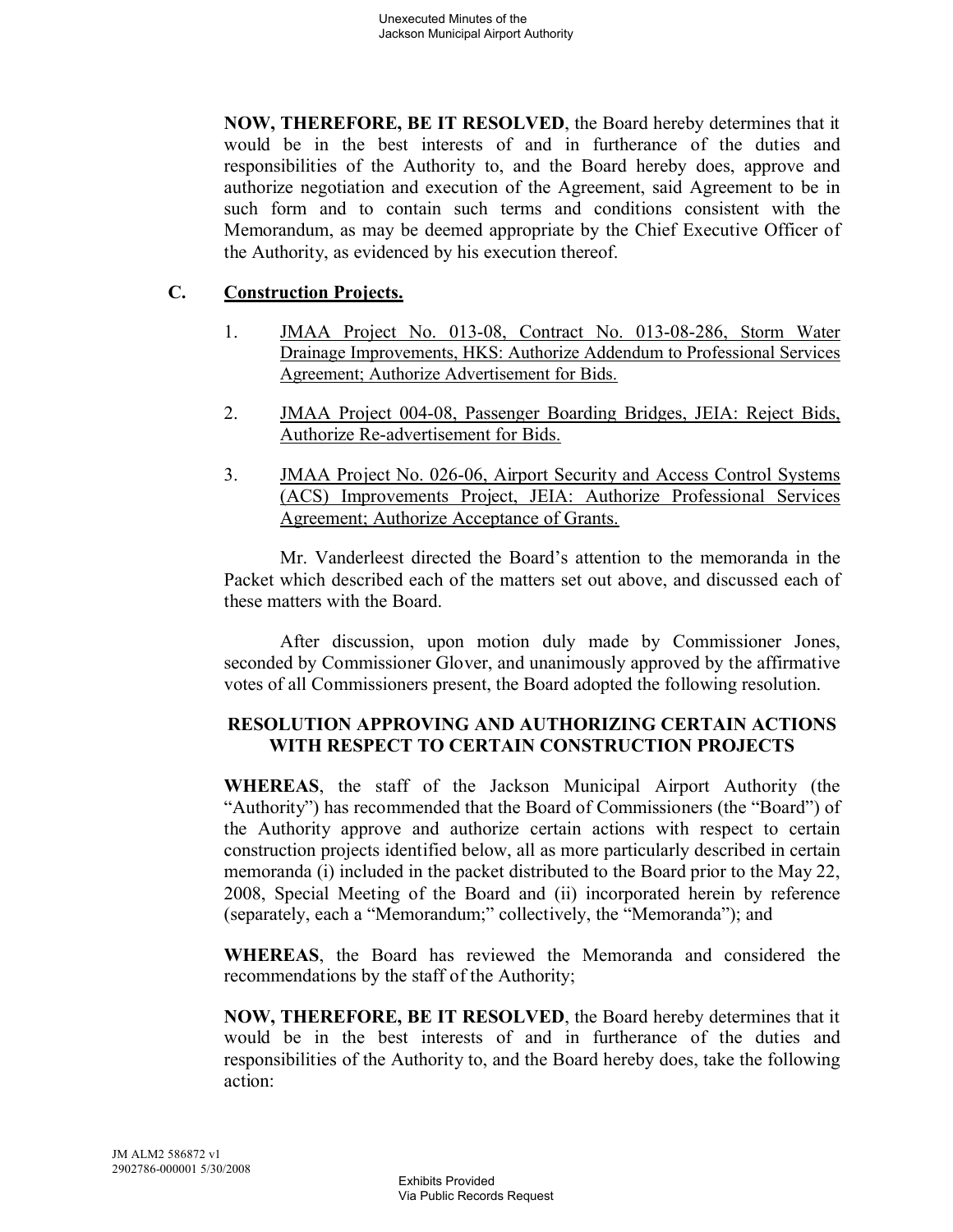- 1. The Board approves and authorizes (i) negotiation and execution of an addendum (the "NS Addendum") to the professional services agreement with Neel-Schaffer, Inc. to provide certain additional design and related engineering services in connection with certain proposed, phased drainage improvements at Hawkins Field Airport (the "Drainage Project"), all as more particularly described in the Memorandum dated April 11, 2008, relating to this matter, said NS Addendum to be in such form and to contain such terms and conditions consistent with said Memorandum as may be deemed appropriate by the Chief Executive Officer of the Authority, as evidenced by his execution thereof; and (ii) publication of an advertisement (or advertisements) for bids for construction of the Drainage Project
- 2. The Board (i) rejects all bids received for the purchase and installation of three new Passenger Boarding Bridges for Jackson-Evers International Airport (the "Passenger Bridge Project") and (ii) authorizes and directs the staff of the Authority to re-advertise the Passenger Bridge Project for bids.
- 3. The Board approves and authorizes (i) negotiation and execution of a professional services agreement (the "URS Agreement") with URS Corporation to provide certain professional design, engineering and architectural services in connection with the Airport Security and Access Control Systems Improvements Project (the "URS Services"), all as more particularly described in the Memorandum dated May 21, 2008, relating to this matter, said URS Agreement to be in such form and to contain such terms and conditions consistent with said Memorandum as may be deemed appropriate by the Chief Executive Officer of the Authority, as evidenced by his execution thereof; and (ii) applying for and accepting any grant offers from the Federal Aviation Administration and/or the Mississippi Department of Transportation relative to the URS Services.

## **D. Procurements.**

- 1. International Sports Properties, Inc., JMAA: Promotional Agreement: Authorize Agreement.
- 2. OPSEC Vehicle Replacement, JEIA: Approve Purchase.

Mr. Vanderleest directed the Board's attention to the memoranda in the Packet which described each of the matters set out above, and discussed each of these matters with the Board.

During discussion, Commissioner Stewart suggested that the staff ask other airlines, in addition to Southwest Airlines, to consider providing free tickets to promote their service. In addition, Commissioner Glover suggested that the Authority notify other state universities and colleges of its willingness to consider marketing opportunities through the respective sports programs.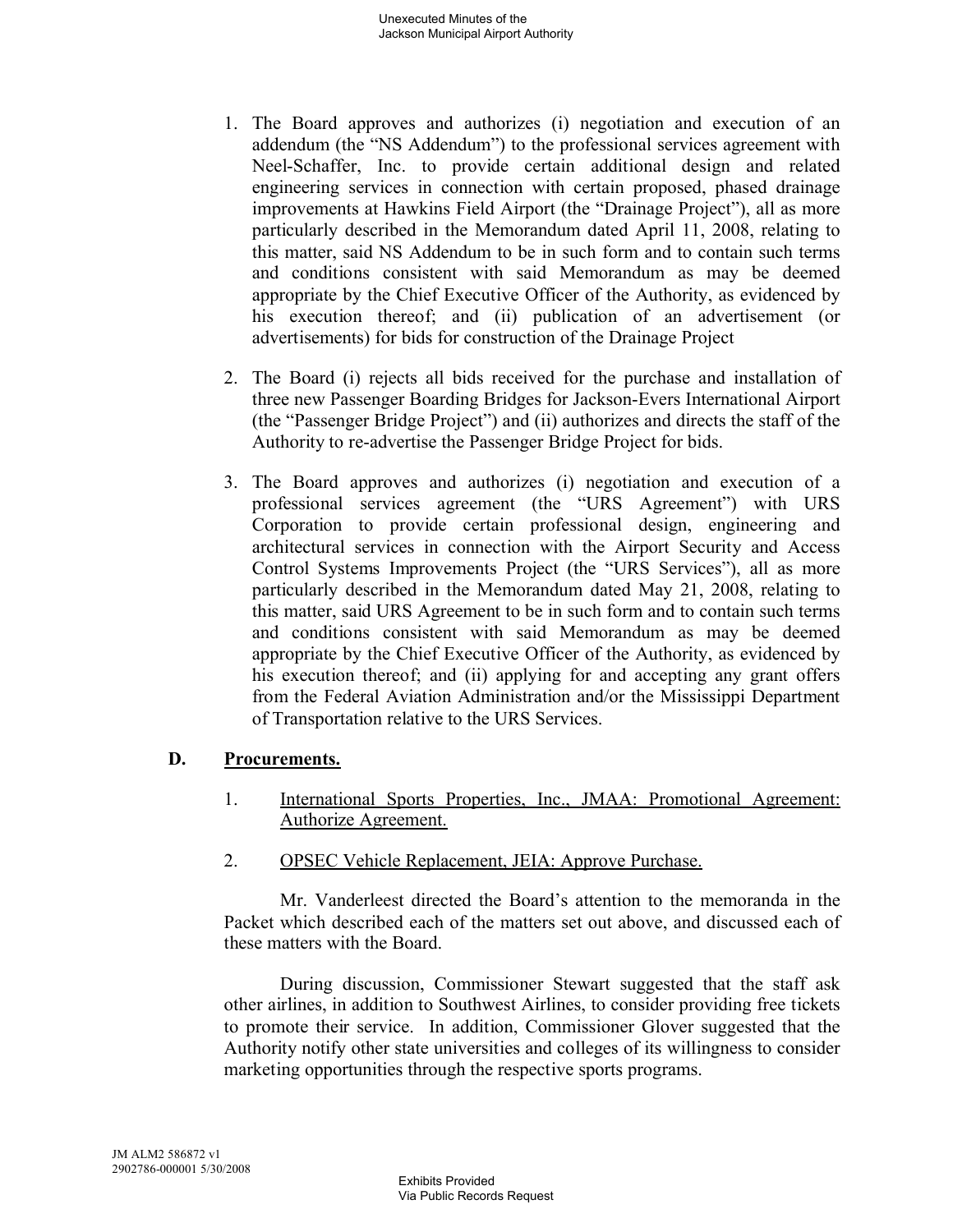After discussion, upon motion duly made by Commissioner Glover, seconded by Commissioner Jones, and unanimously approved by the affirmative votes of all Commissioners present, the Board adopted the following resolution.

# **RESOLUTION APPROVING AND AUTHORIZING CERTAIN ACTIONS REGARDING PROCUREMENTS**

**WHEREAS**, the staff of the Jackson Municipal Airport Authority (the "Authority") has recommended that the Board of Commissioners (the "Board") of the Authority approve and authorize certain procurements, as more particularly described in certain memoranda (i) included in the packet distributed to the Board prior to the May 22, 2008, Special Meeting of the Board and (ii) incorporated herein by reference (separately, each a "Memorandum;" collectively, the "Memoranda"); and

**WHEREAS**, the Board has reviewed the Memoranda and considered the recommendations by the staff of the Authority;

**NOW, THEREFORE, BE IT RESOLVED**, the Board hereby determines that it would be in the best interests of and in furtherance of the duties and responsibilities of the Authority to, and the Board hereby does, take the following action:

- 1. The Board approves and authorizes negotiation and execution of an agreement (the "ISP Agreement") with International Sports Properties, Inc., pursuant to which ISP will provide marketing opportunities for the Authority, as more particularly described in that certain Memorandum dated May 8, 2008, relating to this matter, said ISP Agreement to be in such form and to contain such terms and conditions consistent with said Memorandum as may be deemed appropriate by the Chief Executive Officer of the Authority, as evidenced by his execution thereof.
- 2. The Board approves and authorizes the purchase of a new vehicle for use by the Director of Operations and Security by the expenditure of funds provided to the Authority under the Federal Equitable Sharing Program, all as more particularly described in that certain Memorandum dated May 9, 2008, relating to this matter.

## **E. Lease and Concession Agreements.**

There was no discussion of Lease and Concession Agreements at the Meeting.

## **F. Other Matters.**

There was no discussion of other matters not indicated on the Agenda for the Meeting.